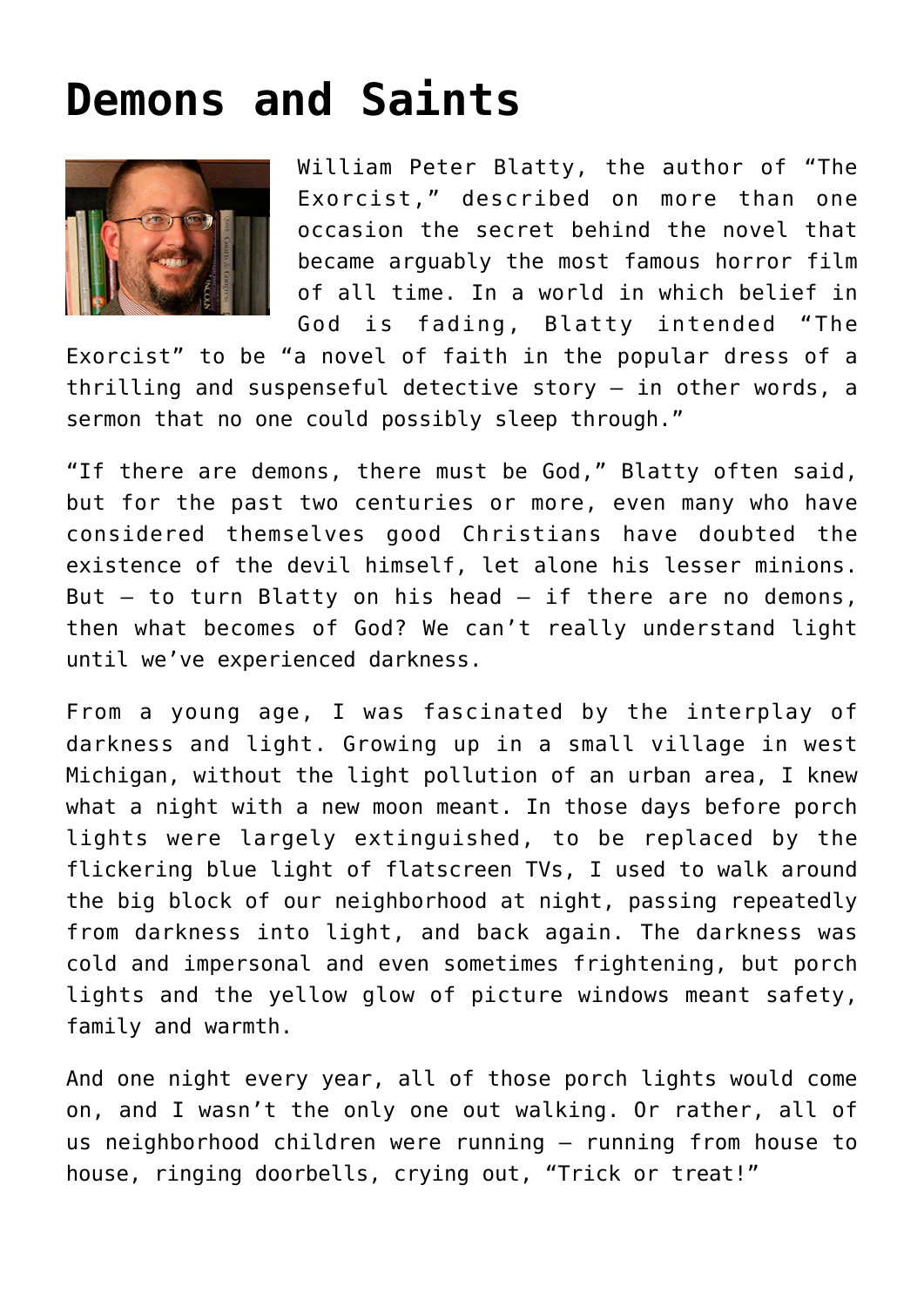I never had much of a sweet tooth  $-$  I was that weird kid whose Halloween candy lasted him more than a year, the one who would finish off the fried okra at Thanksgiving out at Grandma and Grandpa Richert's rather than have a second piece of pie — but I relished Halloween with a passion that I never fully understood until years after my last night wielding a pillowcase and a mask. I was walking the streets of our neighborhood in Rockford, Illinois, 20 years later with my own children when it finally hit me: What I loved about Halloween was the sense of community, the sense of belonging, the sense of everyone I knew drawing together in a world that constantly threatens to tear us apart.

Ironically, what drove that home to me when my children were young was realizing that Halloween night in our neighborhood was often darker than the average night, that more porch lights were off, more curtains were drawn. Between the early 1980s, when I last trick or treated, and the early 2000s, Halloween had come under attack from many different directions. That's a story for another column, but what's important to note is this: Rather than standing in opposition to the feast that follows it, Halloween at its best — even the seemingly secular ritual of kids collecting candy — always represented the triumph of light over darkness, of community over disunity, of good over evil.

I firmly believe it's no coincidence that, about the time Halloween began to fade, All Saints Day started to take on a different character. Rather than stressing the heroic virtue of the saints and calling us to imitate them, too many of the homilies we hear on Nov. 1 (and the songs that replaced the hymns of my youth) suggest that we are just as good as they are. God's grace is superabundant, but there was a time not that long ago when Christians of all stripes still understood that his grace isn't cheap.

"If there are demons, there must be God." But if we're already all saints, rather than men and women who must struggle every